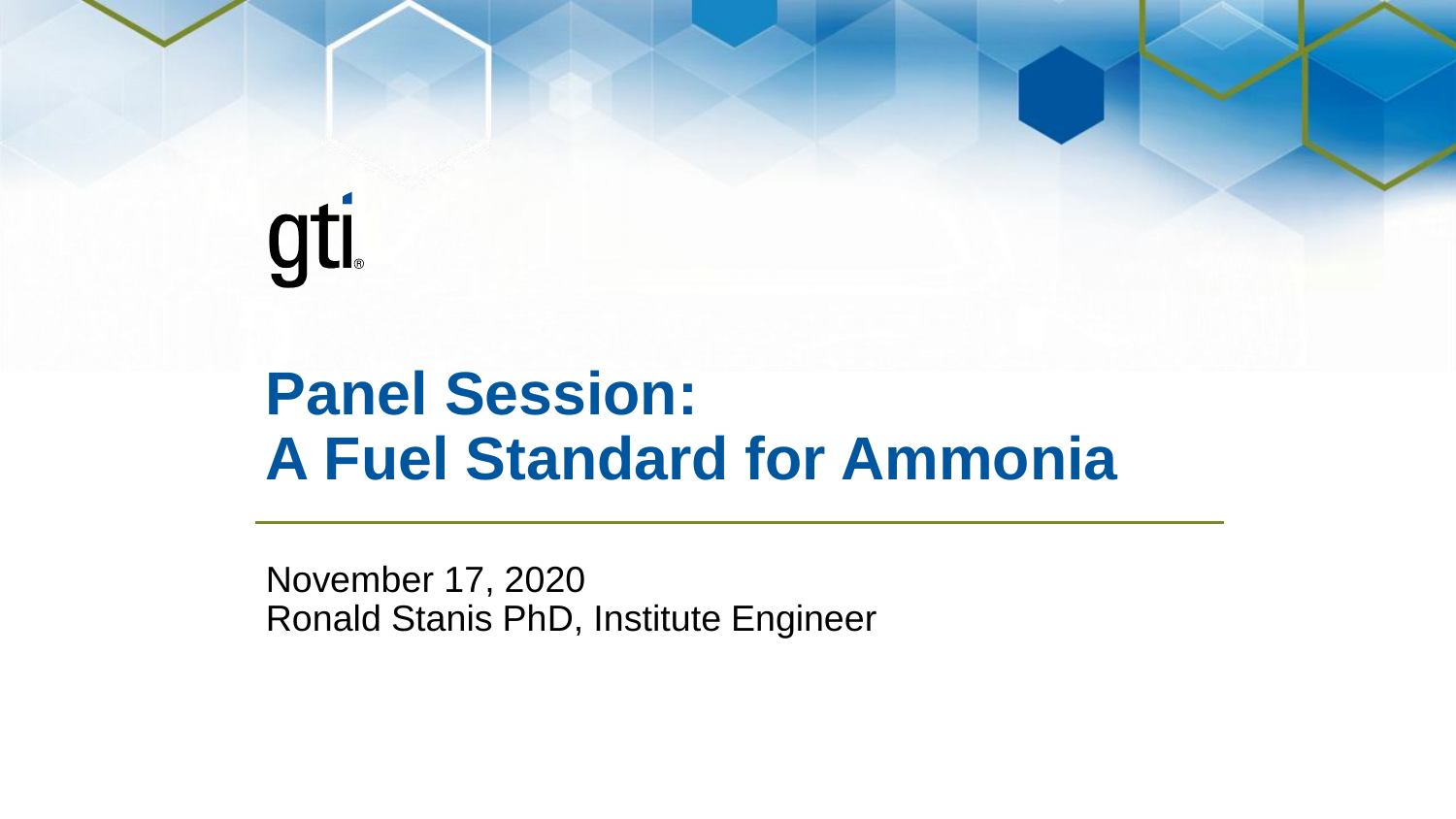

#### **Contents**

- Intro Ron Stanis, Institute Engineer GTI / LCRI
- **Ammonia Standard Challenges**
- David Richardson, Eastern Region Sales Manager, Airgas
- **Low Carbon Fuels for Power Generation**
- Rob Steele, Tech. Executive Combined-Cycle Turbomachinery program EPRI / LCRI
- **IIAR Standards and Guidelines**

Eric Smith, VP and Technical Director, International Institute of Ammonia Refrigeration

• **Marine Fuel** 

Dorthe M. Sveistrup Jacobsen, Principal Specialist, MAN Energy Solutions

- Poll questions in between speakers
- Review our poll Results
- Question and answer session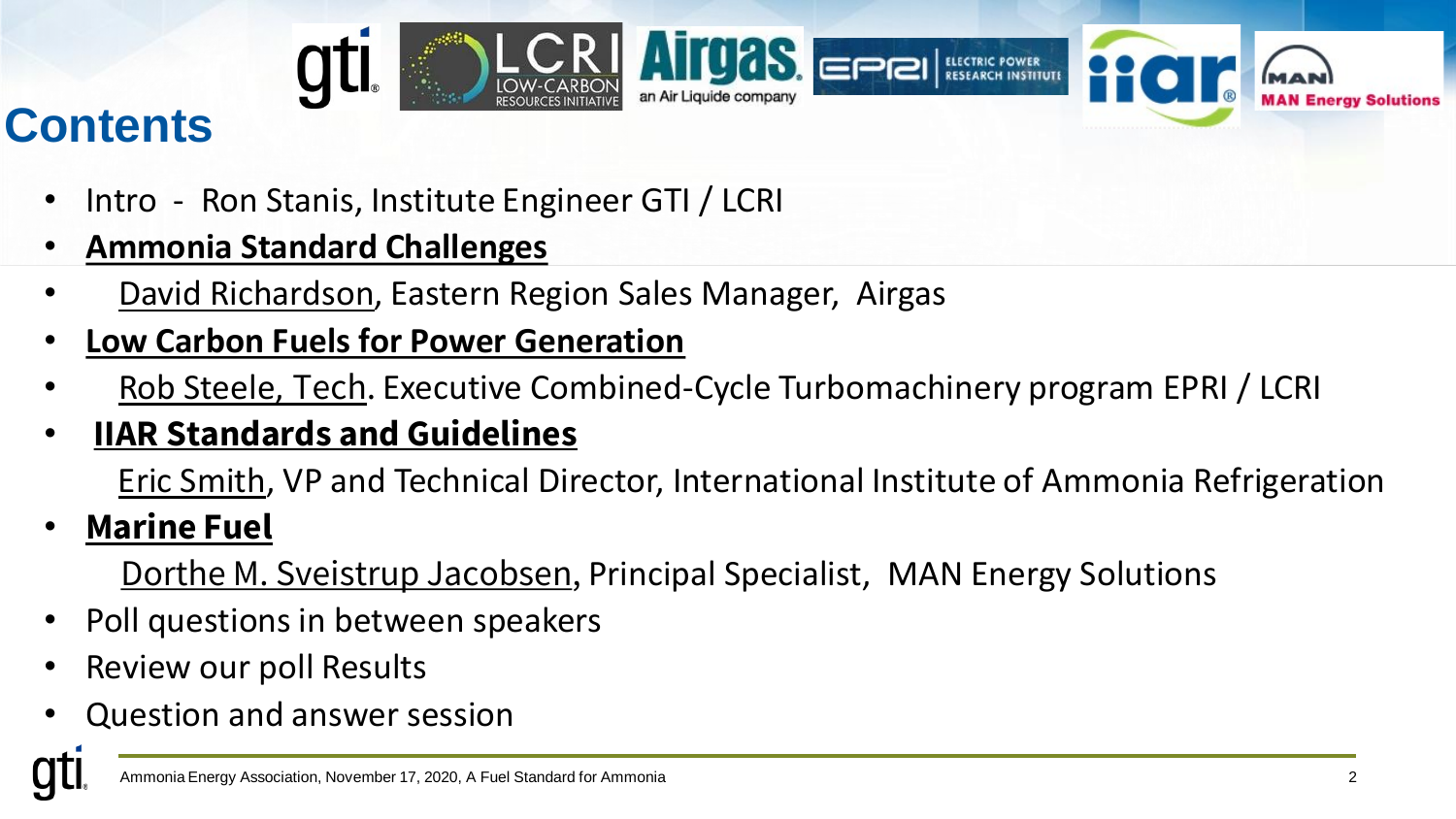#### **AEA Fuel Standards Committee**

- We last met 9/2/2020
- Group is

Jenn Beach (Starfire), Emile Herben (Yara), Dr. Agustin Medina (Cardiff), Dr. Ron Stanis (GTI), Trevor Brown

David Richardson (Airgas), Bill Ayres (Renewable Solutions),

- Not a standard to delineate green vs gray vs brown ammonia
- Ready to be used to gain acceptance for emissions regulations: Marine, Aircraft
- Lessons learned from biodiesel
- Water content and effects of stress corrosion cracking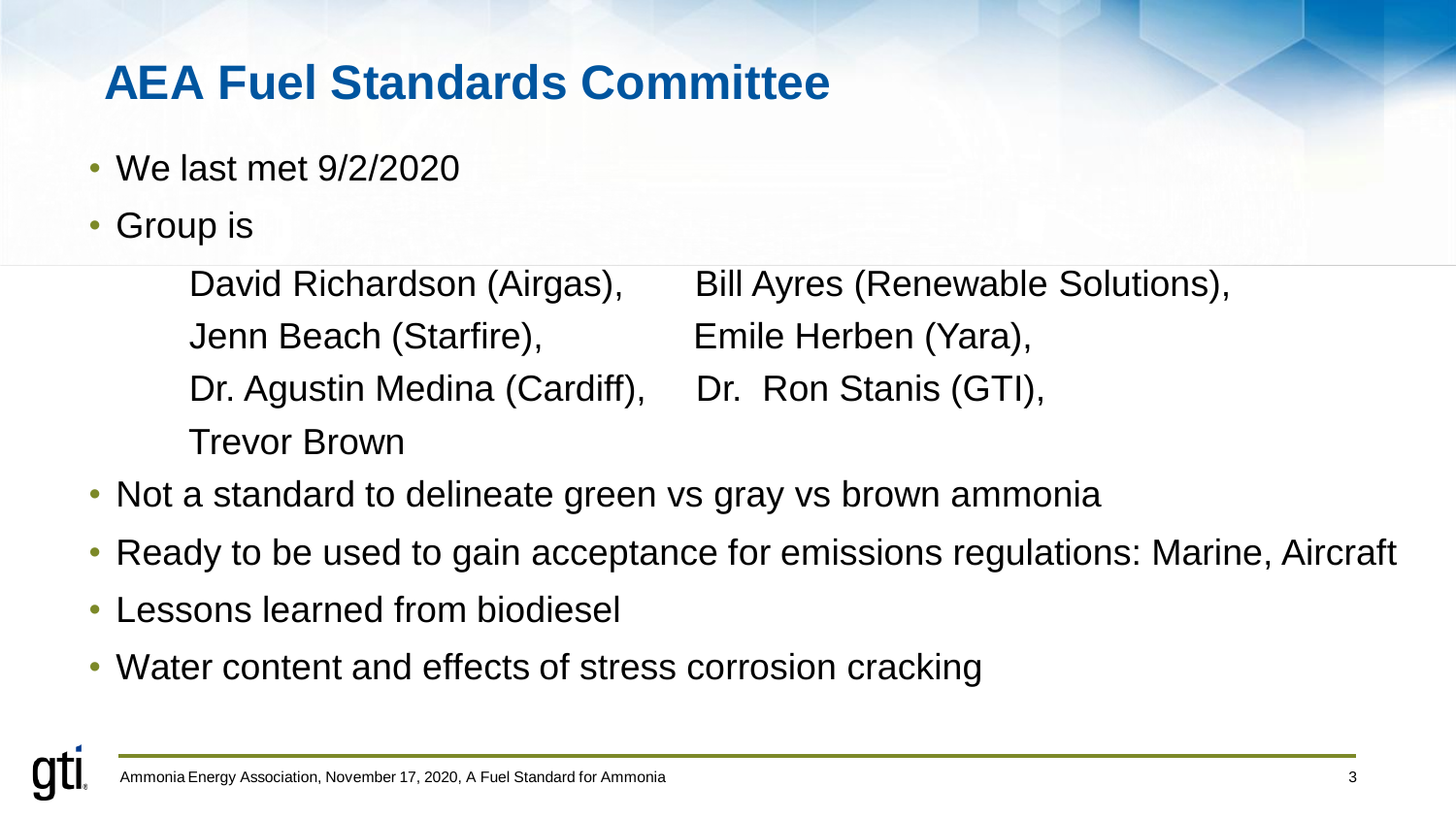#### **AEA Fuel Standards Committee**

- We are addressing a mixed Community
	- Career ammonia Industry
	- Energy researchers looking for a carbon neutral fuel
- Standard purity testing
- Develop handling standard or guidelines?
- Materials compatibility
- Standards can take a long time
	- Need to engage industry and researchers and reach a consensus

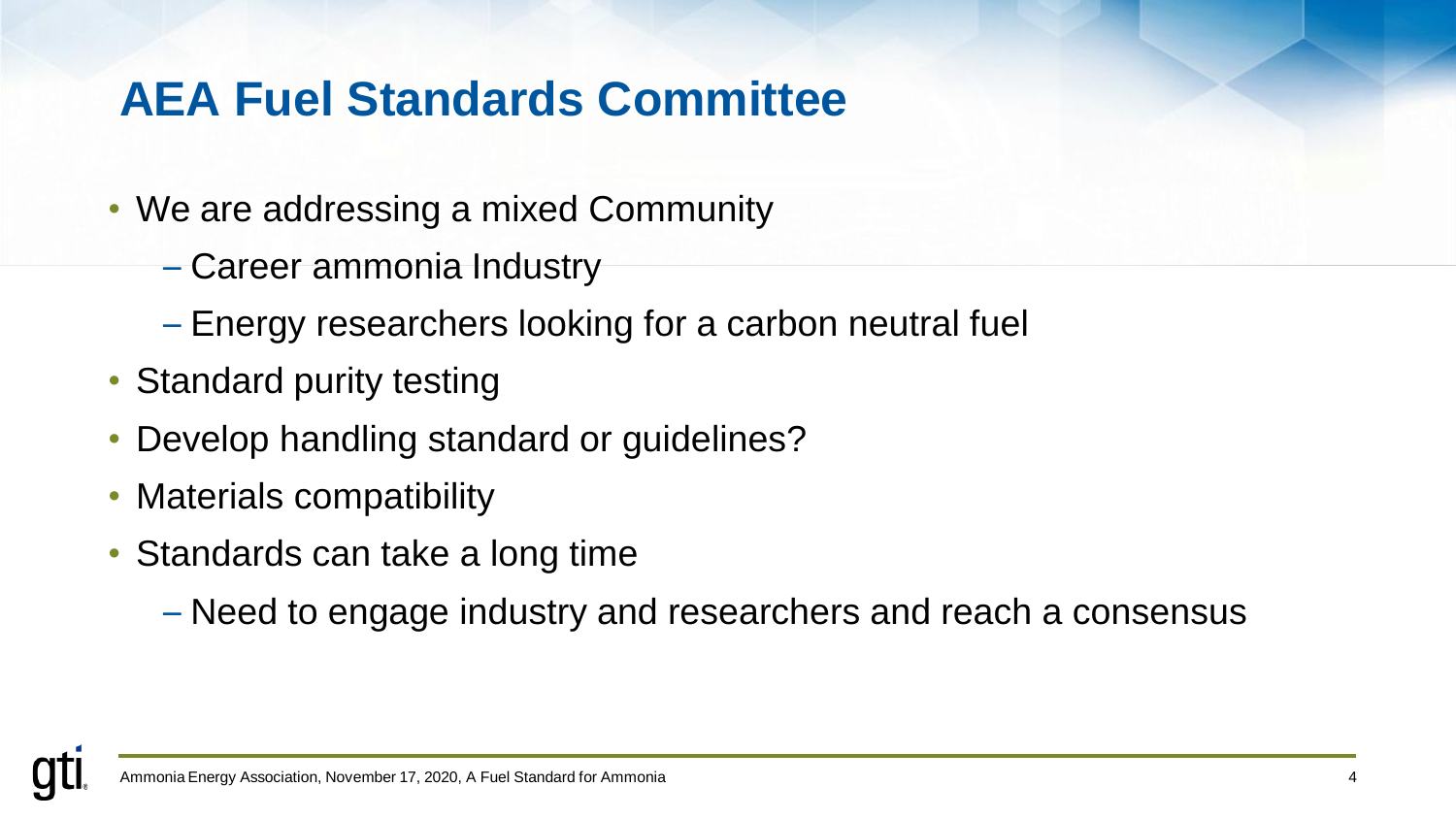#### **Low Carbon Resources Initiative**





Ammonia Energy Association, November 17, 2020, A Fuel Standard for Ammonia 5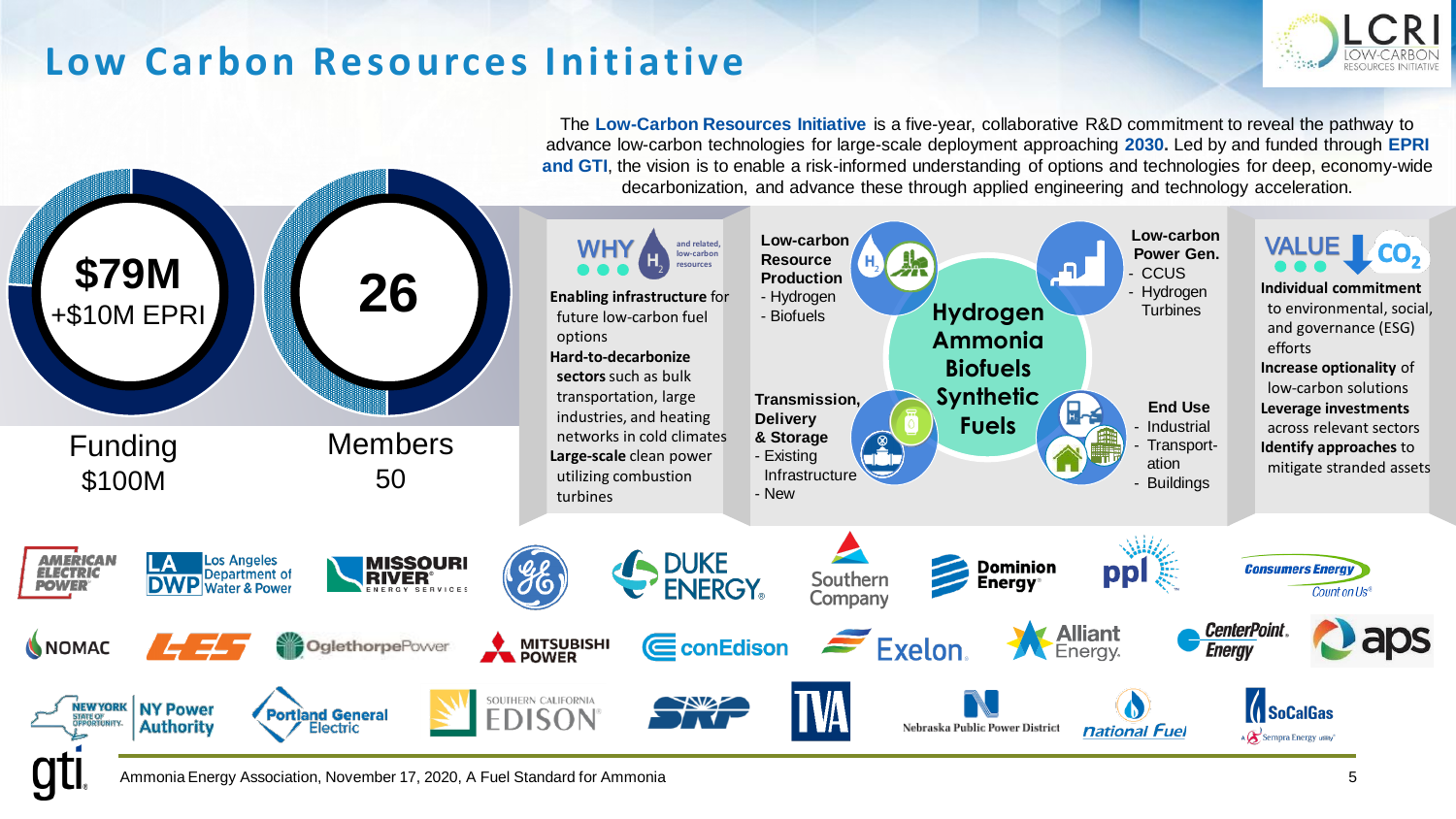### **GTI / LCRI Perspectives**

- We are performing research
	- Cracking
	- Synthesis
	- End Use
- Looking at what is not being done
	- What impact can we create
- Putting together a roadmap for gas and electric utilities
- Looking at Environmental Health & Safety Aspects
	- Regulatory and permitting landscape is not clear to our members
	- Engineering challenges and retrofits